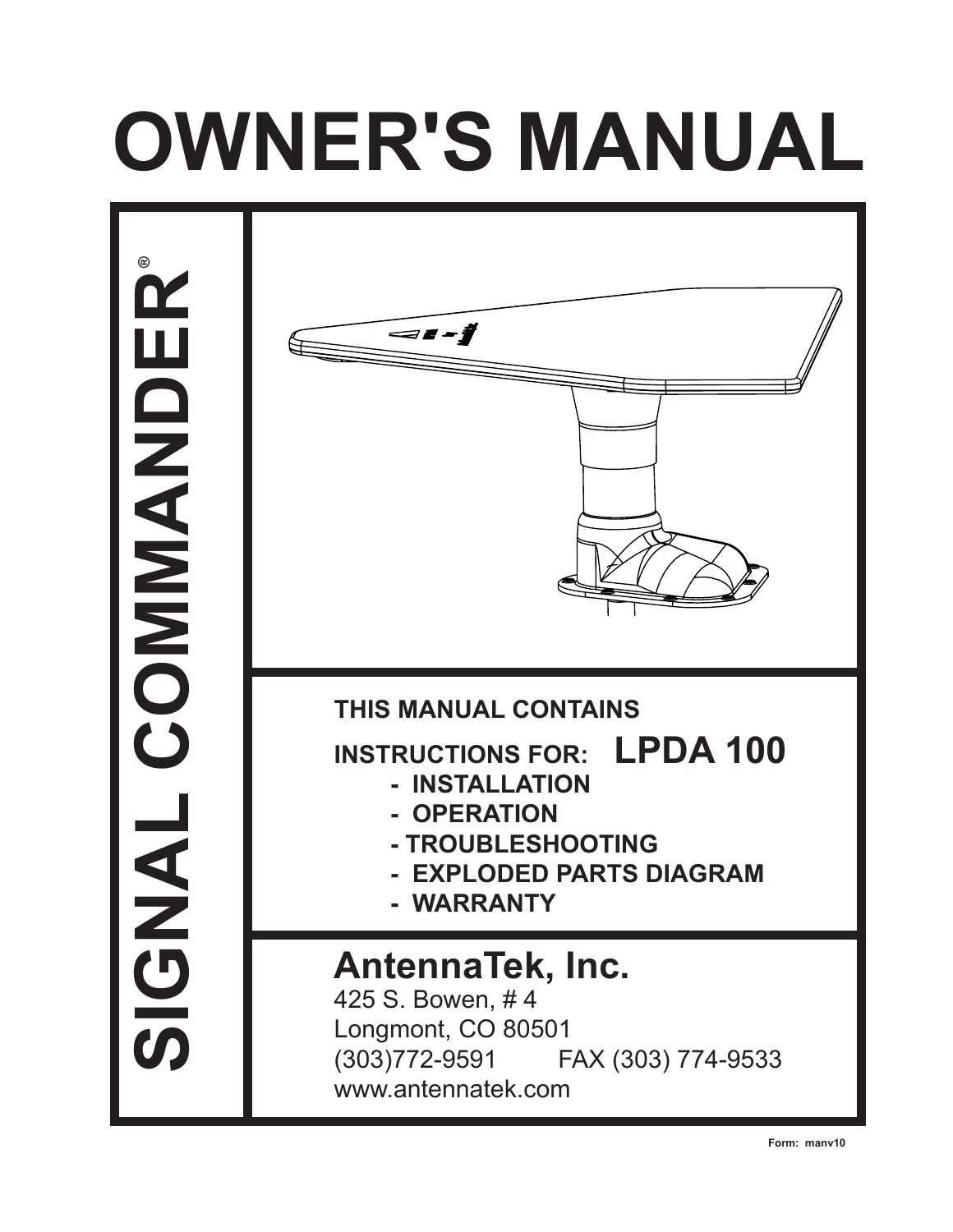# **INSTALLATION KIT CONTENTS:**

## **Qty. Description**

- 1 Amplified Head Assembly
- 1 Base Assembly
- 1 15' Coaxial Cable
- 1 6' Coaxial Cable
- 1 Coaxial Coupling
- 1 75 Ohm Wall Mount Power Supply
- 1 Ceiling Plate
- 1 Rotation Handle
- 1 Knob<br>8 #8x1"
- 8 #8x1" Pan Head Sheet Metal Screws
- 4 #8X3/4" Pan Head Screws
- 1 #6x3/4" Set Screw

## **TOOLS AND SUPPLIES REQUIRED:**

## **Mechanical Installation**

- Electric Drill (1/2" capacity)
- Drill bits: 1/16" and 1/2" Dia.
- 1 1/4" Diameter Hole Saw
- Phillips screwdriver
- Extension Cord
- Tape Measure
- Hacksaw
- Pliers or Vise Grips

## **Electrical Installation**

- Volt Meter(DC)
- Sabre Saw
- Crimping tool

## **Supplies**

- Non-hardening Caulking Compound or Silicon
- Electrical Tape
- Electrical Wire 14 AWG or Heavier
- Electrical Box if not Already Installed

# **1. Installation Planning**

## A. Pre-wired Vehicles

Follow the instructions in this manual in conjuction with the RV manufacture's recommendations to locate and install the Signal Commander Antenna and power supply.

#### B. All other Vehicles

Location of the antenna must allow antenna head to point towards the front of the vehicle in the travel position, and must clear all roof mounted equipment (21" diameter required). The roof should not be more than 5.0" thick.

The inside ceiling must be clear of obstructions to ceiling plate and handle. For the cleanest installation, it is recommended that the coaxial cable enter through the roof and be hidden inside a closet. The wall of the closet can be used to mount the power supply.

Locating the antenna close to the television receiver and the 12 Volt DC power source will simplify the installation. Power supplies should be flush mounted in standard electrical boxes. Assure that the 12 Volt source is limited by a 7.5A fuse maximum.

Power supplies should not be connected to existing circuits with fans or motors as this may cause interference to the television, damage the antenna amplifier, and void the warranty.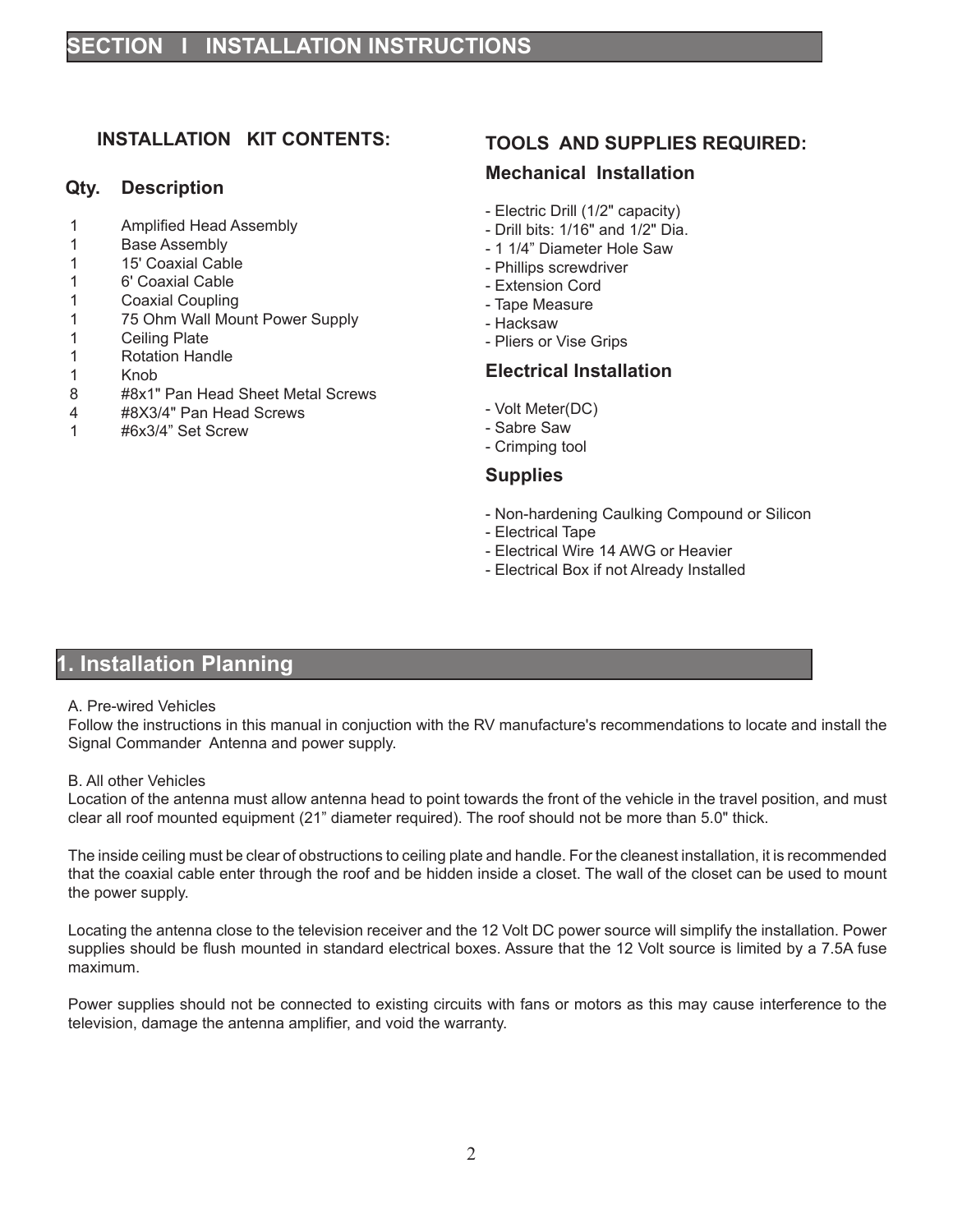## **WARNING!**

# **Electricity Kills! Power lines may be overhead. Care must be taken when installing the antenna.**

**Before drilling, care must be taken not to damage any wiring that may be located between the vehicle roof and ceiling.**

Step 1: Select the position where the antenna will be installed. Using a 1-1/4" diameter hole saw, cut a hole through the roof and ceiling for the center shaft. Drill one 1/2" diameter hole through the roof only for the coaxial cable.



Step 2: Route the coaxial cable through the Base Assembly. Caulk the bottom of the Base Assembly with a liberal amount of non-hardening sealing compound, then position and attach it to the roof with eight #8x1" pan head sheet metal screws. Seal the edges of the Base Assembly and the top of the screws with sealing compound.

Step 3: Connect the coaxial cable to the antenna head and tighten(**hand tighten only**). Align the Head Assembly to the Base Assembly and gently push them together. Rotate the Head Assembly clockwise to lock it in place. Use the # 6 x 3/4" set screw to secure it to the Base Assembly.

# **Warning: If the set screw is not installed properly the antenna will come loose.**

Step 4: Measure the thickness of the roof. Using the table and illustrations on page 4, cut the elevation shaft and rotation handle to the correct length for the vehicle's roof. The Rotation Handle should engage 1.00"

Step 5: Feed the cable through the 1/2" hole into the inside of the vehicle. Make sure there is adequate cable available for free rotation of the antenna. Route the cable to the primary power supply location.

Step 6: Position the ceiling plate over the rotation handle with pointers aligned and slide assembly over shaft in ceiling. Mark hole positions and remove rotation handle. Mount ceiling plate in place using four #8x3/4" long pan head screws.

Step 7: Assemble rotation handle, spring, washer and Knob (See illustration). Slide all parts over shaft and tighten the set screw on the Knob.

Step 8: Rotate the antenna to check for proper operation (See Section II - Operating Instructions).

Step 9: The power supply is designed for installation in any standard electrical box. To mount the power supply cut a hole in the wall and install the electrical box. Place the power supply switch in the "OFF" position. Run two wires # 14 AWG or heavier from a 12 Volt DC power source to the rear of the power supply. Assure that the 12 Volt DC power source current is limited to 7.5A at 12Volt DC. eslins in space the bull the row the countries of the countries of the countries of the countries of the countries of the countries of the countries of the countries of the countries of the countries of the countries of th

Crimp the quick disconnects onto the wires and push wires onto tabs on the circuit board (see power supply illustration for correct polarity). Place switch in the "ON" position and check the red LED. If the LED illuminates the polirity is correct. Place switch in the "OFF" position to avoid any short circuits while making cable connections

## *CAUTION: The red wire is positive (+) The white wire is negative (-)*

Step 10: Connect the coaxial cable from the antenna to the connector marked "Antenna" on the rear of the power supply.

Step 11: Place the power supply inside the electrical box and mount flash with 2 # 6x3/4" flat head screws. Attach the coaxial cable to the front of the power supply and connect to the television set. Place Switch in the ON position.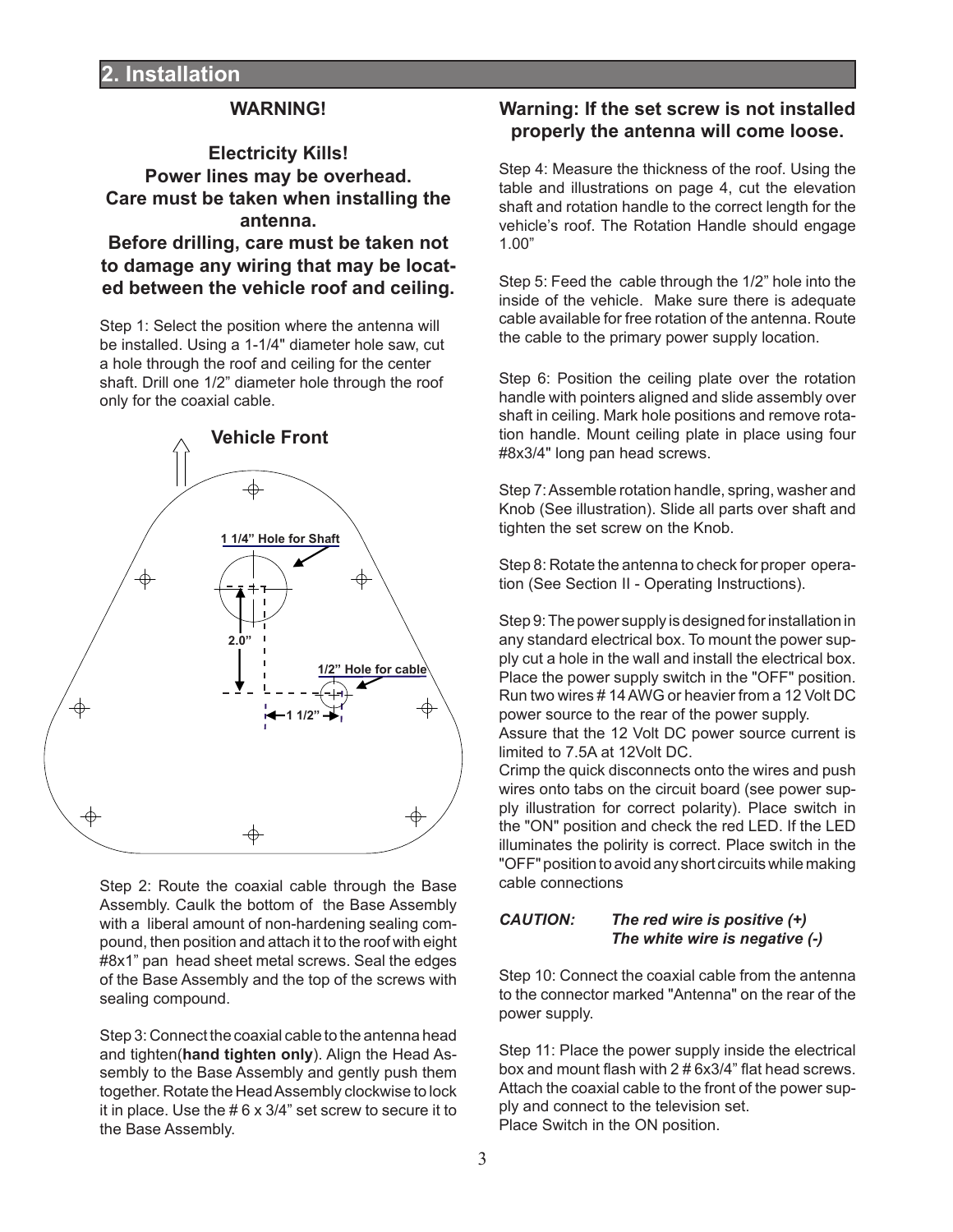







| Roof<br>Thickness | Shaft<br>Length | Rot. Handle<br>Length |                           |
|-------------------|-----------------|-----------------------|---------------------------|
| 1" Min.           | 7/8"            | 1/2"                  |                           |
| 11/2"             | 13/8"           | 1"                    |                           |
| 2"                | 17/8"           | 11/2"                 |                           |
| 21/2"             | 23/8"           | 2"                    | Rot. Handle               |
| $\mathfrak{S}$    | 2 7/8"          | 21/2"                 | Length                    |
| 31/2"             | 3 3/8"          | 3"                    |                           |
| 4"                | 3 7/8"          | 31/2"                 |                           |
| 4 1/2"            | 4 3/8"          | 4"                    | an di kacamatan Gabriera. |
| $5"$              | 4 7/8" Max      | NO CHANGE             |                           |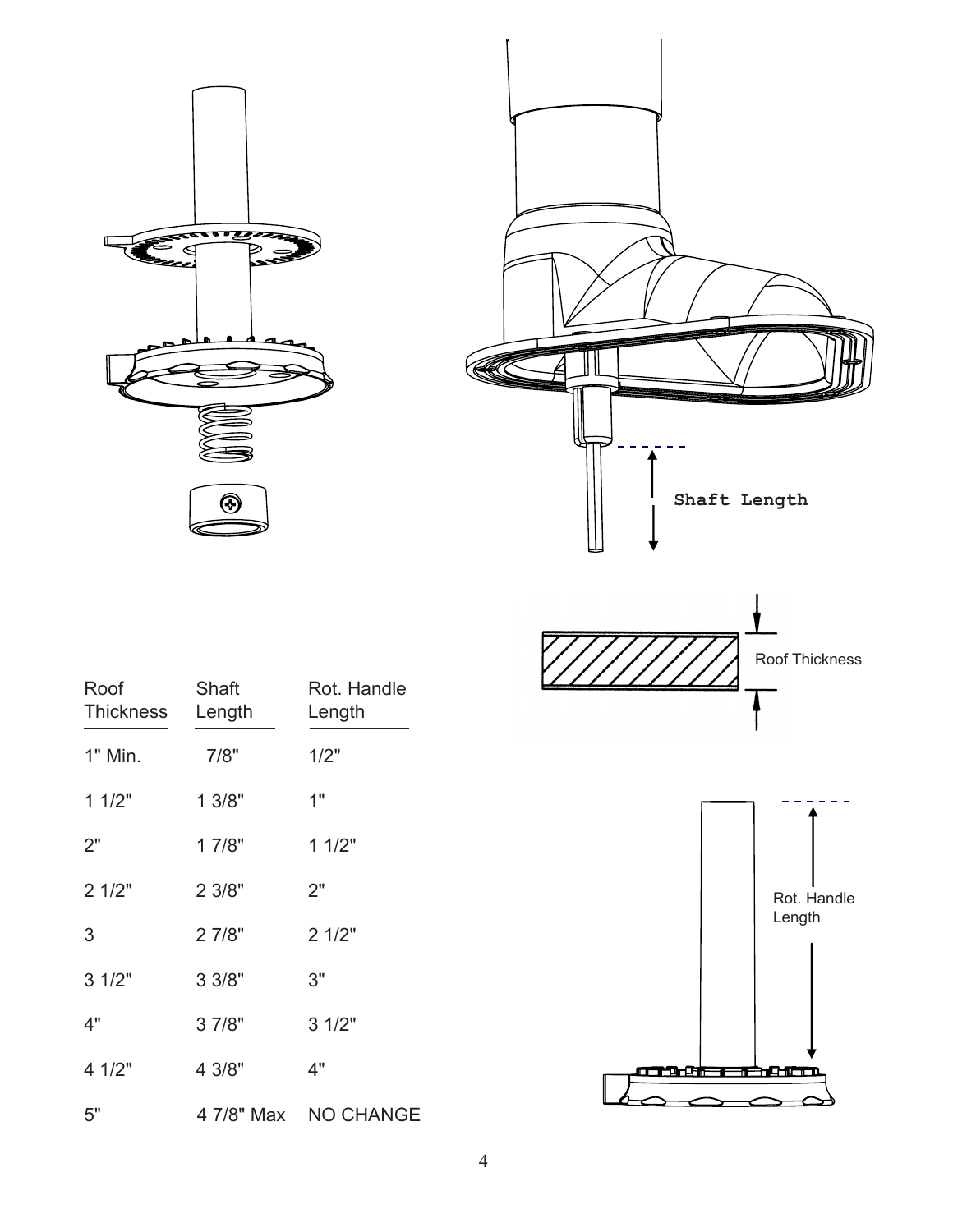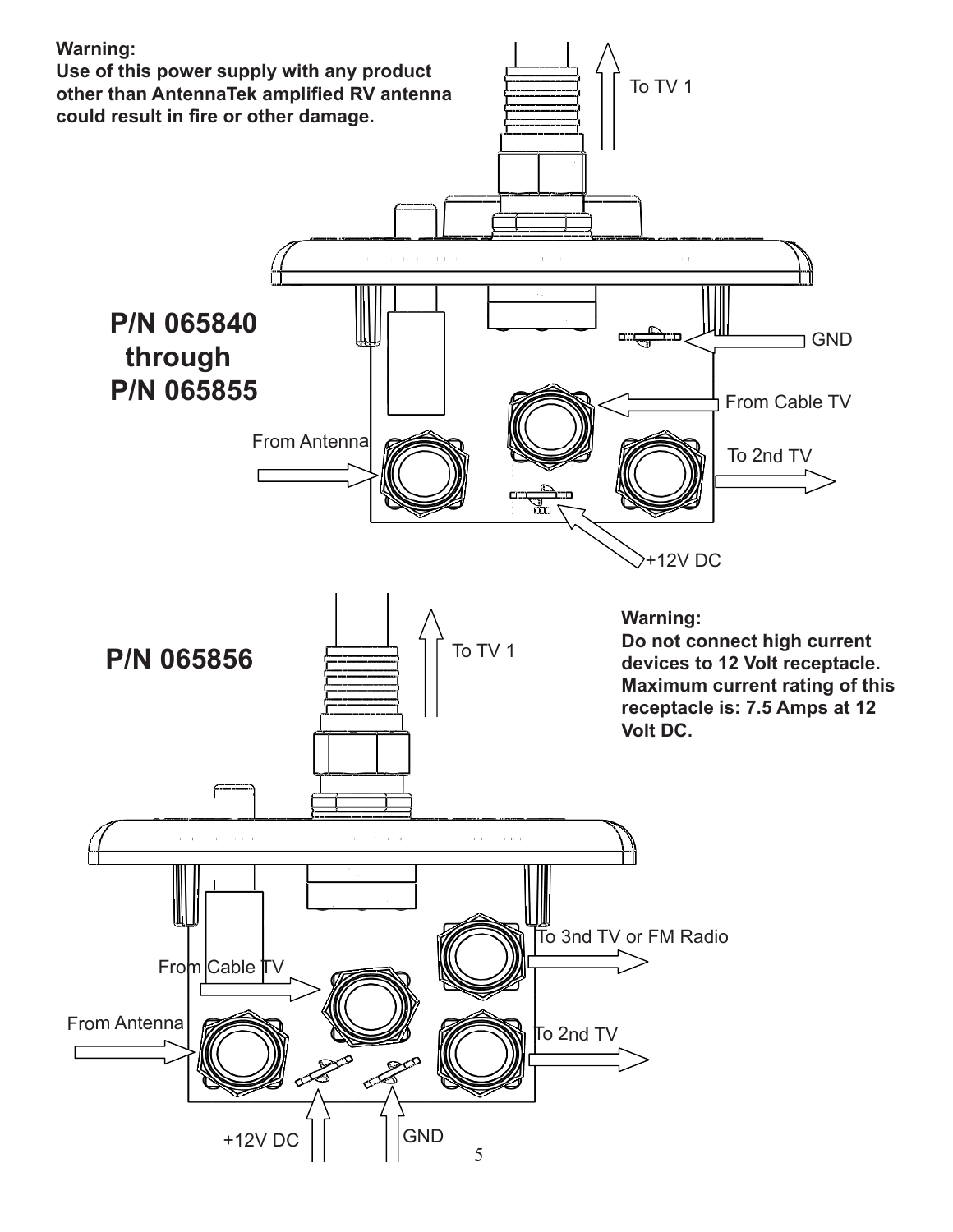# **1. To Rotate Antenna**

A : Pull the rotation handle down to disengage gear from ceiling plate, rotate the antenna to align with the stations. The pointer on the Roation Handle indicates the Antenna direction.

B: Switch ON the main power supply. Note red LED indicator illuminated. This indicates amplified reception.

C: Switch ON the television, set the input of the TV to antenna then scan for channels. If a desired channel was not found, pull the rotation handle down to disengage gear from ceiling plate, rotate the antenna 90 degrees and scan for channels.

NOTE: If external cable TV is connected to the vehicle from an RV park, turning your power supply OFF will route the cable TV signal to all attached TV's.

# **SECTION III TROUBLESHOOTING GUIDE**

| - Antenna will not rotate                  | - Rotation handle engaged to<br>ceiling plate<br>- Obstruction<br>- Coax cable too tight | - Pull down to disengage from ceiling<br>plate.<br>- Remove obstruction<br>- Adjust cable                                                          |  |
|--------------------------------------------|------------------------------------------------------------------------------------------|----------------------------------------------------------------------------------------------------------------------------------------------------|--|
| - LED on power supply does<br>not light up | - Switch off<br>- No DC power<br>- Coax cable shorted                                    | - Turn switch "ON"<br>- Check 12 V supply & polarity<br>- Replace coaxial cable                                                                    |  |
| - No Picture                               | - Television                                                                             | - Tune in or change station                                                                                                                        |  |
|                                            | - Wiring                                                                                 | - See installation steps 12 - 15                                                                                                                   |  |
|                                            | - Antenna cables                                                                         | - Coax cable going to antenna head should<br>have 12V DC, between center conductor<br>and outside shield. LED on Head Assem-<br>bly should be "ON" |  |
|                                            | - Antenna or Vehicle loca-<br>tion                                                       | - Rotate antenna, scan for channels or<br>move vehicle                                                                                             |  |

**Note: Signals may be interfered with if the antenna is too close to obstructions such as buildings or trees.**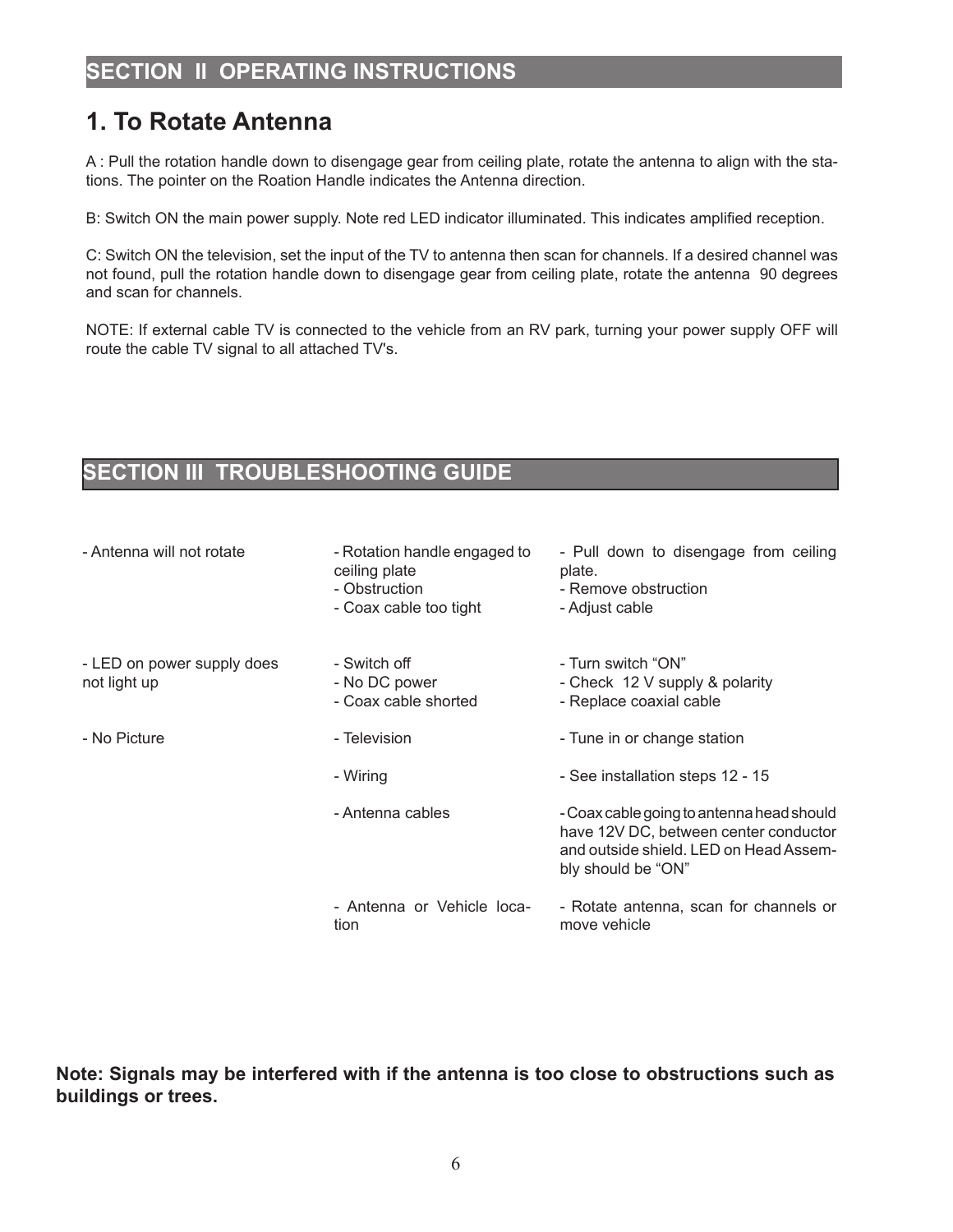# **SECTION IV EXPLODED PARTS DIAGRAM**

P/N 045060



 $\overline{\bullet}$ 

**Distributors:**

**Australia / New Zealand**

Dometic Australia 1 800 21 21 21 sales@dometic.com.au web: www.dometic.com.au

#### **Canada**

Danzy Distributors (877) 326-9966

## **USA**

Arrow (800) 228-1001 Keller Marine (570) 374-8169 Pantera (800) 456-0123 Key-Stone Automotive (800) 289-0919